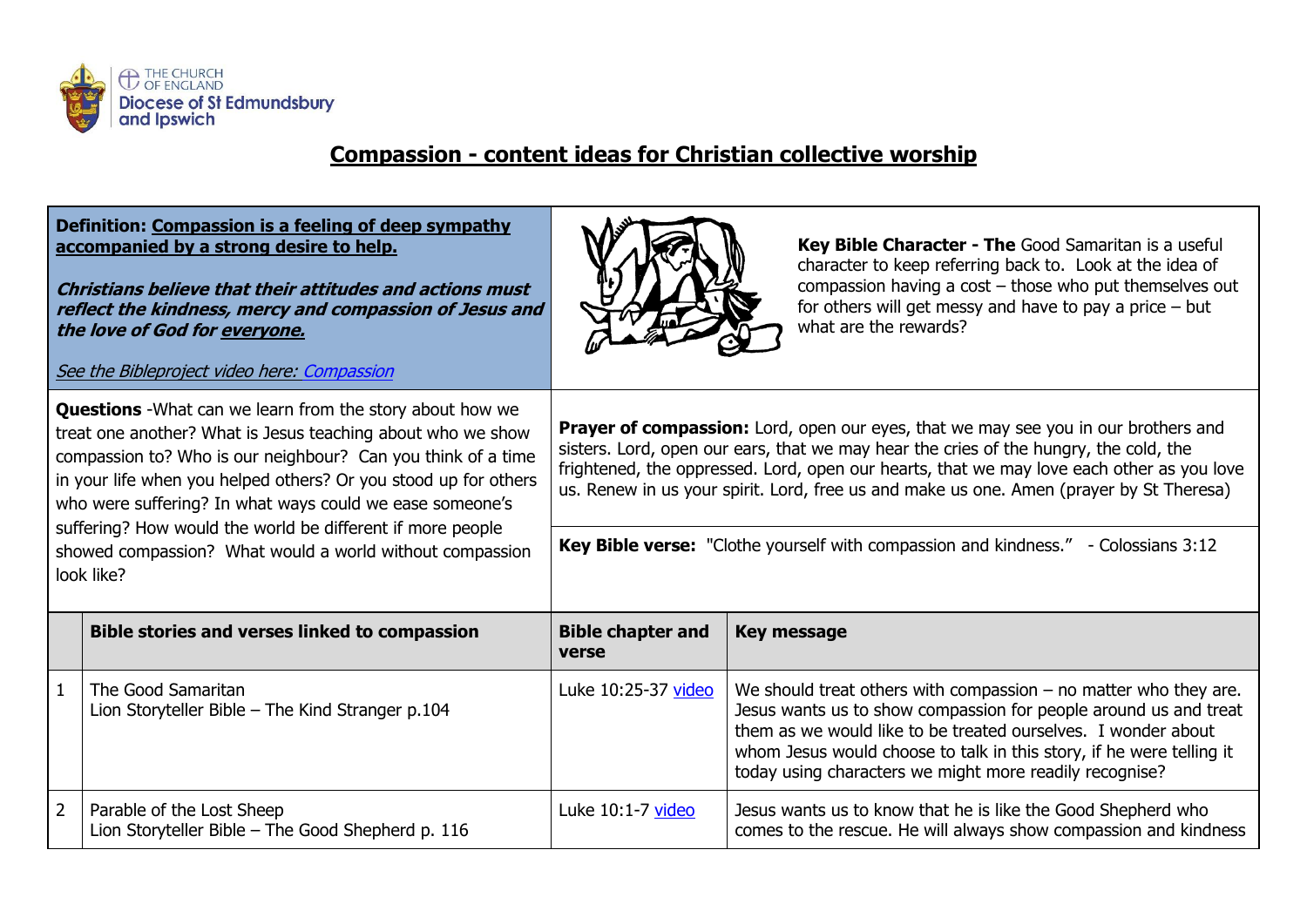|                |                                                                                                                                        |                                  | towards us when we are in need.                                                                                                                                                                                                                                                                                                 |
|----------------|----------------------------------------------------------------------------------------------------------------------------------------|----------------------------------|---------------------------------------------------------------------------------------------------------------------------------------------------------------------------------------------------------------------------------------------------------------------------------------------------------------------------------|
| 3              | Listen to the poem about a special dream that helped one<br>man to understand more about his relationship with God.                    | Footprints in the<br>Sand. video | Christians believe that when they are experiencing difficulties in<br>their lives these can be shared with God and He will help and<br>support them. God carries the load. God never leaves us to face life<br>alone. He is always there loving us and guiding us even when we<br>feel weighed down and weary.                  |
| 4              | Jesus heals a man with leprosy or the story of Jesus healing<br>the ten lepers<br>Lion Storyteller Bible - The Man Who Came Back -p124 | Matthew 8:1-4<br>video           | Jesus showed compassion. His healing miracles were always<br>prompted by compassion for people's suffering. We should also be<br>moved to act at the suffering of others.                                                                                                                                                       |
| 5              | Jesus feeds the 5,000<br>Lion Storyteller Bible - The Marvellous Picnic p. 102                                                         | Matthew 14:14<br>video           | How can we show compassion to others by sharing what we have?<br>Even a little act of kindness in God's hands can become something<br>much bigger.                                                                                                                                                                              |
| 6              | The Prodigal son<br>Lion Storyteller Bible - The Big Spender p. 120                                                                    | Luke 15:11-32<br>video           | The father in the parable is not just forgiving but filled with<br>compassion. The father seems to understand everything that his<br>son is feeling and responds by giving him everything he needs<br>acceptance and love. Jesus experienced everything we feel and<br>God understands our experiences.                         |
| $\overline{7}$ | David spares Saul                                                                                                                      | 1 Samuel 23-24<br>video          | David showed compassion to Saul, even though he had hurt him.<br>He didn't want payback, but treated him with love and mercy.                                                                                                                                                                                                   |
| 8              | Ruth and Naomi<br>Lion Storyteller Bible - Ruth Finds a New home p.48                                                                  | Ruth 1 video                     | Ruth's compassionate determination to love her lonely and grieving<br>Mother-in-law at the cost of her country and way of life. Ruth shows<br>compassion to Naomi at her time of need. She followed her heart<br>and gave up everything to stay with her. What would you give up to<br>help someone else?                       |
| 9              | Kind Dorcas/Tabitha                                                                                                                    | Acts 9<br>video                  | People often remember kind deeds. Although Dorcas couldn't<br>preach or heal people like some of her fellow followers of Jesus, the<br>people of Joppa - especially the needy - loved her. They knew that<br>Dorcas loved them and unselfishly gave them what she could. This<br>was Dorcas' way of sharing her love for Jesus. |